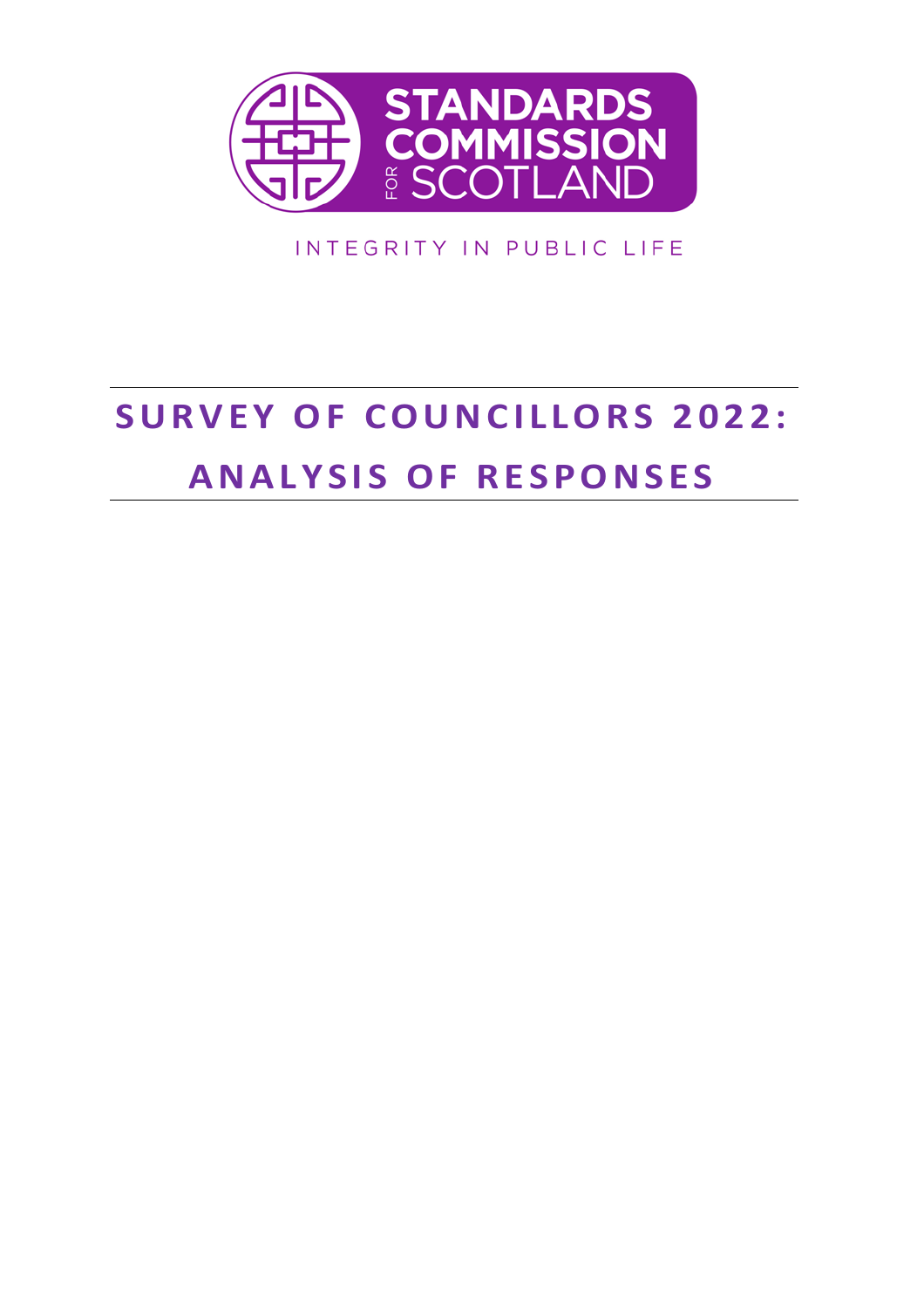# **E X E C U T I V E S U M M A R Y**

- 1. This document summarises the responses received by the Standards Commission for Scotland (Standards Commission) to a survey it issued to the councillors of all 32 local authorities in Scotland.
- 2. The intention of the survey was to learn about councillors' experiences with the ethical standards framework and, in particular, their training on, and awareness of, the provisions of the Councillors' Code of Conduct. The Standards Commission intends to use information gathered to inform its future training events and to identify the need for any further educational material or guidance. The Standards Commission was also keen to see if it could improve how enquiries are handled and its Hearings and adjudicatory processes
- 3. Actions the Standards Commission hopes to take in light of the responses to the survey, subject to budget and resources constraints, are also outlined in the document under Section 10 below ('Next Steps'). It should be noted that as respondents were not asked to provide the dates of any experiences that are the subject of comments, it may be that changes and improvements have been made by either the Standards Commission or the Ethical Standards Commissioner's office in the intervening period.

#### **ANALYSIS OF RESPONSES**

- 4. In terms of experience, 49% of respondents advised they had been councillors for less than 5 years, 18% had been in post between 5 and 10 years, and 32% had been elected members for more than 10 years. 82% of respondents advised that they were members of a political party.
- 5. The vast majority (89%) of councillors who responded received an induction from their Council on the Code when they were elected. 83% of respondents reported that they found the training to be 'wholly adequate' or 'reasonably adequate'.
- 6. 69% of respondents were offered refresher training by their Council on the Code. 91% found that refresher training to be 'wholly adequate' or 'reasonably adequate'.
- 7. Only 28% of respondents reported having attended a Standards Commission training event. Of these, the majority found them 'wholly adequate' (39%) or 'reasonably adequate' (41%).
- 8. Overall, respondentsindicated they had a good awareness of Standards Commission's Guidance and Advice Notes. However, the numbers advising that they used this material were significantly lower. There was good awareness and engagement with the Standards Commission's quarterly Standards Updates and the 'Cases' page of the its website. There was also good awareness of the Standards Commission's 'About Us' and 'News' website pages and social media channels.
- 9. Some 23% of respondents reported having made an enquiry to the Standards Commission, either in writing or by telephone. While some 40% of respondents advised they did not consider the response helpful at all, it appears from the comments on this section that there was widespread confusion between the Standards Commission and the office of the Ethical Standards Commissioner (ESC), who is a separate and independent officeholder, responsible for the investigation of complaints. The remaining 60% of respondents indicated that they found the responses they received to be 'very helpful' (20%), 'reasonably helpful' (20%) or 'somewhat helpful' (20%).
- 10. The Standards Commission's Hearings process and decision-making isseen as 'wholly adequate' or 'reasonably adequate' by 69% of respondents. 26% of respondents advised that they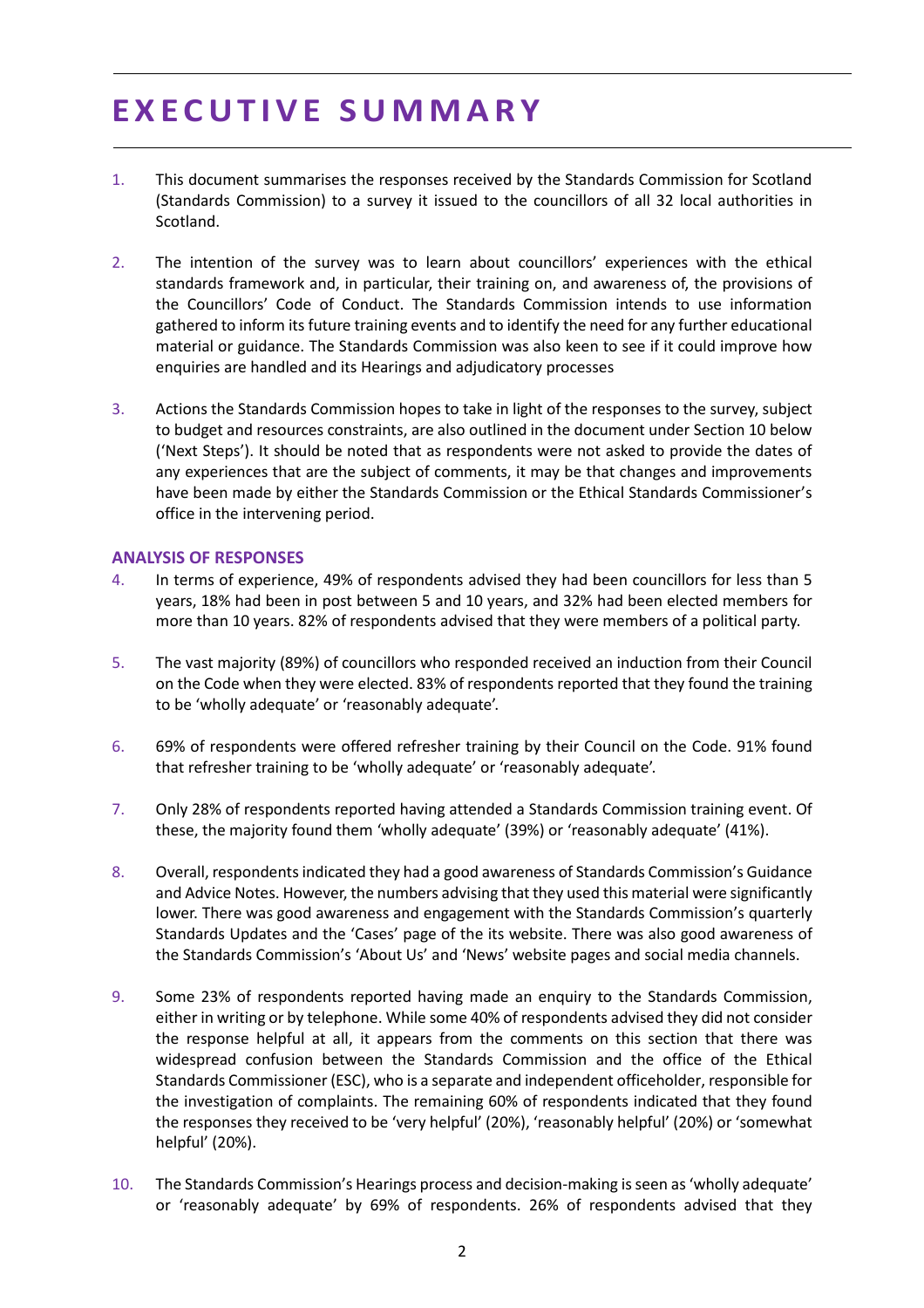considered the quality of its written decisions to be 'very clear', with 34% of respondents stating they found them to be 'reasonably clear'.

11. Respondents had very mixed responses to the question of whether they considered there was strong compliance and understanding of the Code.

# **1. INTRODUCTION**

- 1.1 In February 2022, the Standards Commission for Scotland (Standards Commission) asked councillors to complete a survey to learn about their experiences with the ethical standards framework and, in particular, their training on, and awareness of, the provisions of the Councillors' Code of Conduct.
- 1.2 A total of 152 completed responses were received by the closing date of 22 March 2022, resulting in a response rate of 12% (there are 1,227 elected members in Scotland). This paper summarises the responses and comments received. It should be noted that percentages have been rounded to the nearest whole number.

#### **2. RESPONDENTS**

- 2.1 The survey was sent to the Monitoring Officers of the 32 council areas in Scotland, who were asked to disseminate the survey to the elected members of their council area. The survey was also published on the Standards Commission's website and reference was made to it in a COSLA elected members' bulletin in March 2022.
- 2.2 Respondents were asked to identify their local authority. Responses were received from elected members of 24 councils. Disappointingly, no responses were received from eight council areas.
- 2.3 Respondents were asked to identify their gender. The Standards Commission has compared the responses to the overall profile of councillors in Scotland. While it is satisfied that, generally, that there were no significant differences in the proportion of responses by gender, only 32% of female respondents felt that there was strong compliance and understanding in respect of the bullying and harassment provisions in the Code, compared to 62% of men.
- 2.4 Almost half of respondents advised that they had been councillors for less than 5 years, with just under a 20% having been elected for between 5 and 10 years. Just over 30% of respondents had been serving councillors for over 10 years.
- 2.5 Just over 80% percent of respondents reported being members of a political party. This is broadly consistent with the overall profile of councillors in Scotland.

# **3. INDUCTION AND TRAINING**

- 3.1 Respondents were asked whether their Council had provided an induction on the Councillors' Code of Conduct for newly elected members after the last local government election in May 2017, and, if so, what form had this taken.
- 3.2 Just under 90% of respondents confirmed that they had received an induction on the Councillors' Code. Most respondents indicated that they had received in-person training, usually spread over a number of sessions. Some respondents indicated they had received a "training pack" or other similar handouts, including copies of the Councillors' Code.
- 3.3 When asked to indicate the adequacy of the training received, 84% of respondents described their training as 'wholly' or 'reasonably' adequate. 9% of respondents felt their training was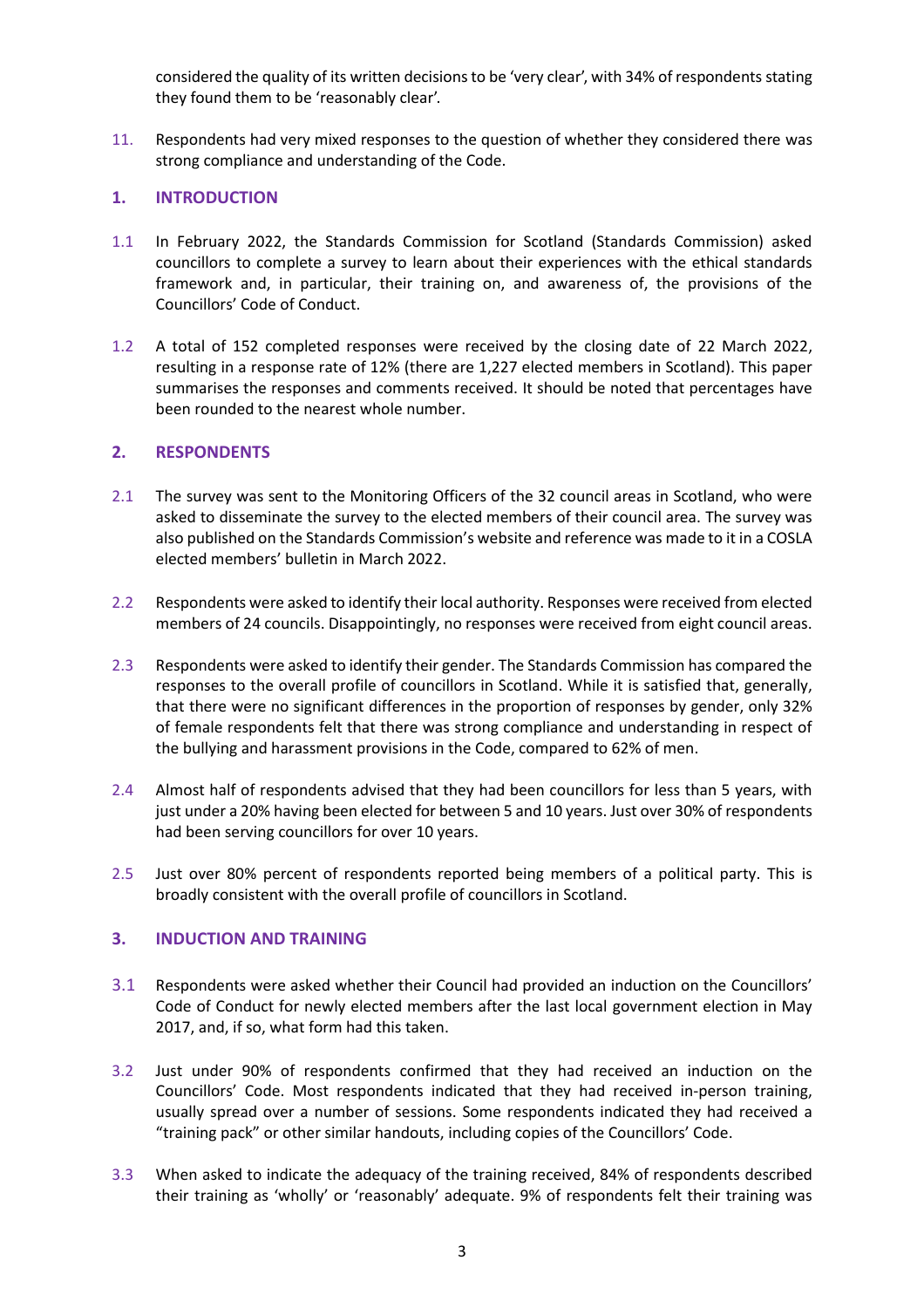'somewhat adequate' with the remaining 7% reporting they considered it had not been 'adequate at all'.



- 3.4 Comments on the adequacy of training were wide-ranging. Many respondents commented on the thoroughness of their training, albeit in both positive and negative terms. Some praised the level of detail, finding it helpful and comprehensive, with one respondent noting it to be "very informative" and commenting that it allowed councillors to "work with [the] public and officials with greater knowledge". Other respondents reported, however, that they considered the training provided was "overwhelming", "a lot to take in at once", "long and somewhat dull" and "a lot to digest".
- 3.5 One respondent noted that the Councillors' Code was too focused on what elected members are not allowed to do, rather than on how it could assist them in undertaking their role. The themes of context and experience cropped up in many responses. For example, one respondent reported that while they considered the training to be adequate at the time it was provided, they considered their later experience demonstrated there were "some shortfalls". Another respondent advised that they considered the training received to be "wholly adequate for an experienced councillor", but that it could have been "more detailed for new councillors". Other respondents noted that the implications and importance of the Code only really became apparent with experience.
- 3.6 Respondents were asked whether their Council offered any refresher training on the Code, with just under 70% confirming they had. Many received regular reminders and updates through various mediums, such as online training, councillor briefings and emails from Monitoring Officers.
- 3.7 A few respondents advised that they had received refresher training when the Code was last updated in December 2021. Some respondents noted that they received updates when issues arose, either within their local authorities or elsewhere, although one respondent felt that different local authorities' experiences could be shared more effectively.
- 3.8 On the adequacy of their refresher training, 91% felt it to be either 'wholly' or 'reasonably' adequate. Again, comments were made in respect of context and experience, with one respondent criticising the "abstract" nature of the training provided, and another reporting that they were unconvinced as to the extent of any benefit less experienced and newly elected councillors might gain from the training. One respondent felt the training to be "technically correct" but lacking in context.
- 3.9 Respondents were asked whether they had attended any of the Standards Commission's training events, with 28% saying they had. Some respondents reported being unaware of any training events. A few respondents were of the opinion that such events would not be useful, stating "personally, I do not feel that it would have been the best use of my time" and that they had "better things to do with [their] time than spend time listening to yourselves waste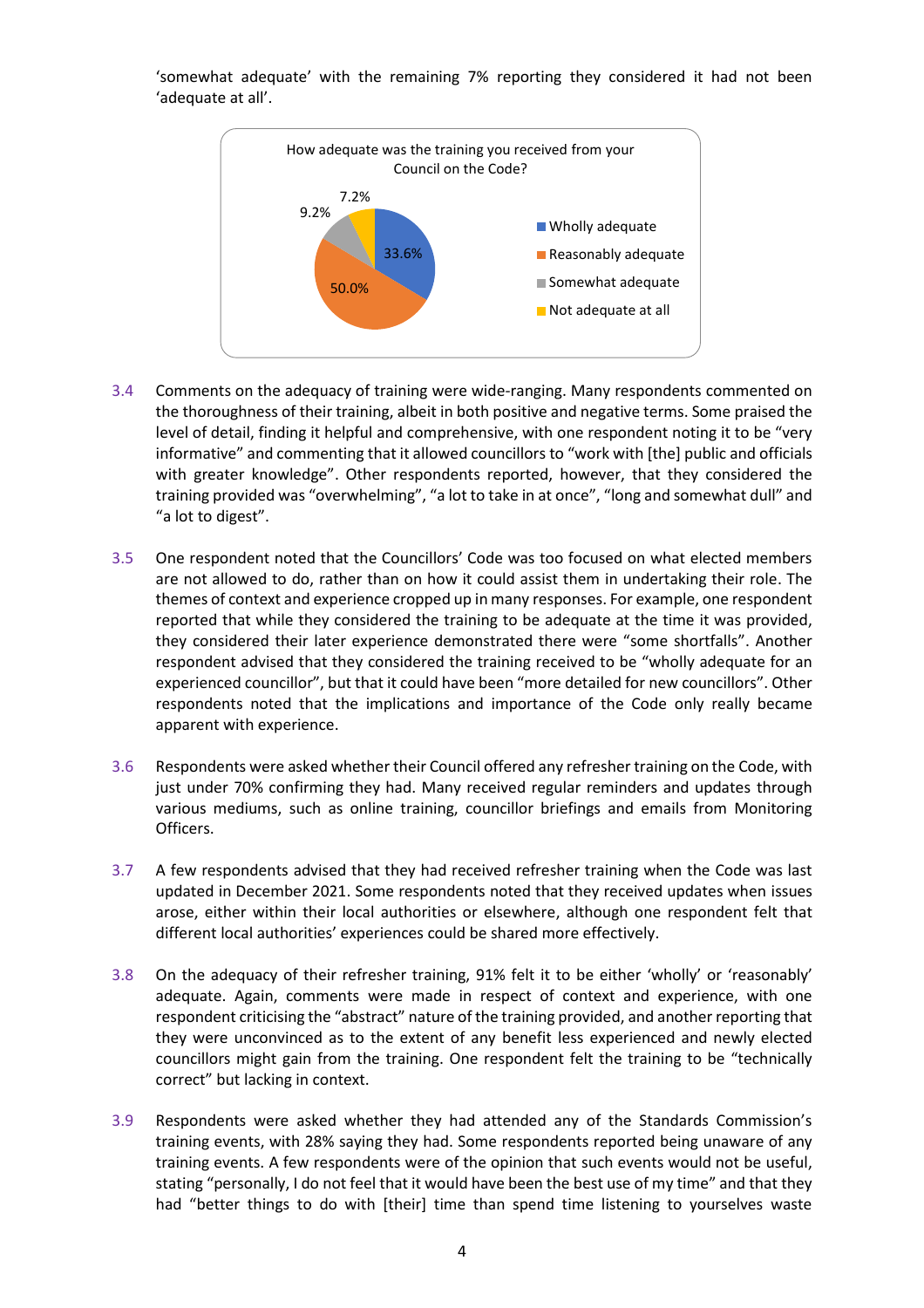taxpayers' money". A few respondents indicated how difficult it was to find time for such events, with travel and family commitments also cited as potential barriers to attendance.

3.10 When asked to comment on the adequacy of the Standards Commission's training events, 80% of respondents reported finding them to be 'wholly' or 'reasonably' adequate, with the remaining 20% finding them to be only 'somewhat adequate', or 'not adequate at all'.



3.11 One respondent advised that they had left a Standards Commission training event with "more questions than answers". Others commented negatively on the presenter, and the format of the event, with one describing the session as "old fashioned". Of the mainly positive comments, some respondents found the events they had attended to be helpful, informative and worthwhile, noting that it was "always interesting to learn from the experience of others". One respondent found the case illustrations to be particularly helpful, with another praising a "good session" covering a "variety of topics and situations".

#### **4. THE STANDARDS COMMISSION'S GUIDANCE AND EDUCATIONAL MATERIAL**

- 4.1 Respondents were asked to identify whether they are aware of and had used any of the following guidance and educational materials produced by the Standards Commission:
	- Guidance on the Councillors' Code
	- Advice for Councillors on Arm's Length External Organisations
	- Advice Note for Councillors on Distinguishing between Strategic and Operational Matters
	- Advice Note for Councillors on Bullying and Harassment
	- Advice Note for Councillors on the Application of Article 10 of the European Convention on Human Rights
	- Advice Note for Councillors on How to Declare Interests
	- Flowchart for Councillors on Making Declarations of Interest
	- Advice Note for Councillors on the Role of the Monitoring Officer
	- Assisting Constituents Card for Councillors
- 4.2 58% of respondents indicated that they were aware of the Standards Commission's Guidance on the Councillors' Code, with 42% reporting having used it. Awareness of the Advice Notes was generally higher, ranging from 58% to 83%. Use of the Advice Notes, however, was markedly lower, with the most used Advice Note on How to Declare Interests, having been by only 42% of respondents. The least employed Advice Note was the one on the Application of Article 10 of the European Convention on Human Rights (ECHR), with only 17% of respondents reporting having used it.
- 4.3 Respondents were also asked if they had any comments or suggestions on the content or format of the guidance and educational materials produced by the Standards Commission. With regards to the format, some respondents gave positive feedback, with one respondent describing it as "excellent", and another noting that the digital format allowed easy reference. One respondent, while noting they did not have any difficulties themselves, questioned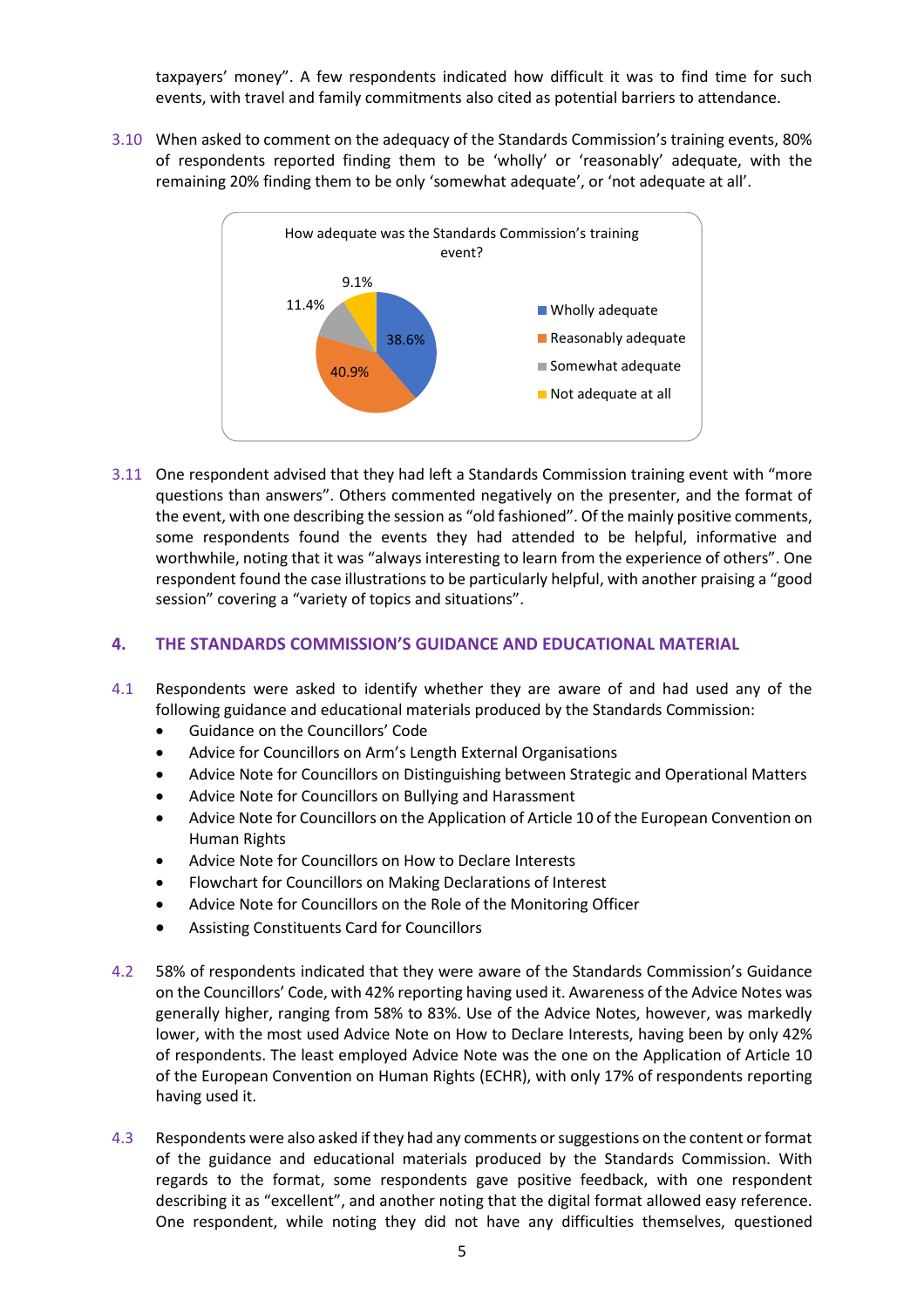whether the documentation had been screened for accessibility. Others were less positive, with one respondent deeming the material in question far too long and wordy, and another advising they considered it complicated matters.

- 4.4 Some respondents indicated a preference for the provision of different formats of the material, with informal videos or modules suggested as an alternative, as well as a short, up-to-date hard copy handbook. Other respondents indicated that they would prefer a yearly update on all matters, discussion-led activities, workshops with examples of behaviour or face-to-face training with scenarios.
- 4.5 Notably, a number of respondents indicated that they had not heard of the guidance and educational materials and requested that, in future, they be emailed to councillors directly.
- 4.6 Comments on the content of the training and educational material were again varied. On the positive side, a number of respondents praised the material, calling it "clear", "easy to follow" "helpful", and "a vital service". One respondent found the examples to be helpful in respect of explaining nuances in the Code's provisions. Another indicated that while they found the material to be useful, they would nevertheless prefer to seek guidance from their council's Monitoring Officer. One respondent called for more focus on the rights of councillors, rather than just their responsibilities, noting that it was "quite overwhelming to hear about all the hoops you have to jump through" with no corresponding commentary on "support or protections, especially for underrepresented groups". One respondent felt there should be more emphasis on the consequences of breaching the Code. Another, while noting the Advice on ALEOs to be helpful, would like information to be provided to non-councillor ALEO members in order that they may understand better the responsibilities of councillor ALEO members. The Assisting Constituents Card was praised, as it helped explain the matters that a councillor could and could not help with.

# **5. THE STANDARDS COMMISSION'S STANDARDS UPDATES, WEBSITE AND SOCIAL MEDIA**

- 5.1 Respondents were asked whether they engaged with the Standards Commission's quarterly Standards Update newsletter and content on its website and social media pages. Then majority of respondents indicated they were aware of, or had read, the content posted, with 76% of respondents confirming they were aware of information on the 'About Us' and 'News' pages of the Standards Commission's website, and 52% advising that they were aware of the content on the 'Cases page' (including the written decisions of Hearings). While 47% of respondents advised that they read the Standards Commission's quarterly Standards Updates, fewer reviewed its social media content (with only 25% reading the Standards Commission's tweets and only 20% engaging with its Facebook posts). One respondent advised that they had been unable to keep up to date with any correspondence issued due to having many other priorities arising from their community responsibilities and the coronavirus pandemic.
- 5.2 Feedback on the Standards Updates was positive with respondents commenting that they were "happy with the current format" and that it was "fit for purpose". One respondent noted, however, that the Standards Update was difficult to access for those who were not IT literate. Another suggested that they were unaware that Standards Updates were published and suggested that the Standards Commission should do more work to promote the existence of these.
- 5.3 Several respondents advised that they did not engage with social media, with one respondent noting that it could be "dangerous" and "should not be a platform used to update elected members on issues". A small number of respondents advised that they considered that it was sometimes overlooked that not everyone used social media or, indeed, preferred electronic communication. Others advised that they enjoyed the Standards Commission's social media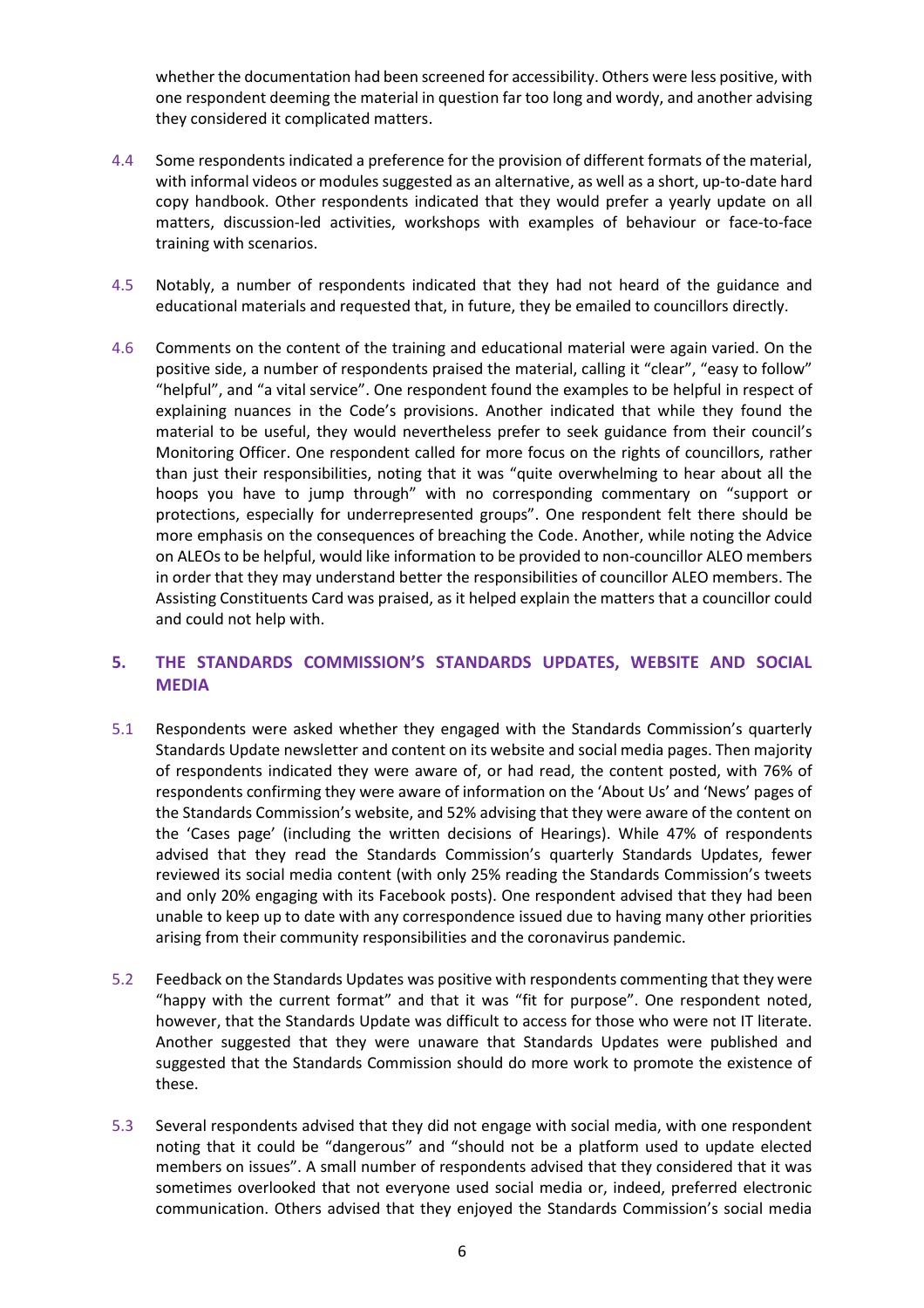content and suggested councils could promote this more. One respondent noted that "the social media pages are less formal and more approachable for the public".

5.4 Comments on the Standards Commission's website were generally positive with respondents noting that the "format and content seem fine and fit for purpose". Several respondents advised that they found information about Hearing decisions useful to help them understand how the Code was to be interpreted. One respondent complained that while information had been published on the website about the imposition of an interim suspension, no corresponding decision made been published when this had subsequently been lifted.

# **6. ENQUIRIES MADE TO THE STANDARDS COMMISSION**

- 6.1 In response to a question about whether they or any of their colleagues had made an enquiry to the Standards Commission (either in writing or by telephone), some 25% of respondents confirmed that they had, while the remainder advised they had not. While 60% of respondents advised that they had found the response from the Standards Commission to be either 'very helpful' (20%), 'reasonably helpful' (20%) or 'somewhat helpful' (20%); some 40% advised it was 'not helpful at all'. Unfortunately, having reviewed the accompanying comments, the Standards Commission has noted that several respondents appear to be confusing the Standards Commission with the office of the Ethical Standards Commissioner (ESC), who is a separate and independent officeholder, responsible for the investigation of complaints. This is because the majority of comments concern enquiries made at the investigation stage and decisions made by the ESC not to progress or uphold complaints.
- 6.2 Of the comments that appear to be about enquiries made to the Standards Commission, one respondent noted that the response was "helpful in clarifying how to an approach a particular issue but the enquiry appeared to contradict the wording of the Code". Another commented that "whilst the officer I spoke to and corresponded with was excellent and thoroughly professional, it was the rules that they were applying that were ridiculous."

# **7. COMPLAINTS ABOUT BREACHES OF THE COUNCILLORS' CODE OF CONDUCT**

7.1 33% of respondents advised that they had experience of the Standards Commission's Hearings and adjudicatory processes. Of these, 46% of respondents advised that they had been the Respondent (the person that was the subject of the complaint) at a Hearing, with 14% having experience as the complainer and 12% as a witness. A further 8% of respondents advised that they had observed a Hearing, either in person or online, with the rest reporting that they had engaged in an 'other' (i.e. had heard about a Hearing or read a written decision).



7.2 In response to a question about how they had found the Standards Commission's Hearings process and decision-making, 69% of respondents advised they considered it to be 'wholly adequate' or 'reasonably adequate'. Some 24% of respondents advised that they were of the view that the Hearing had been 'not adequate at all'.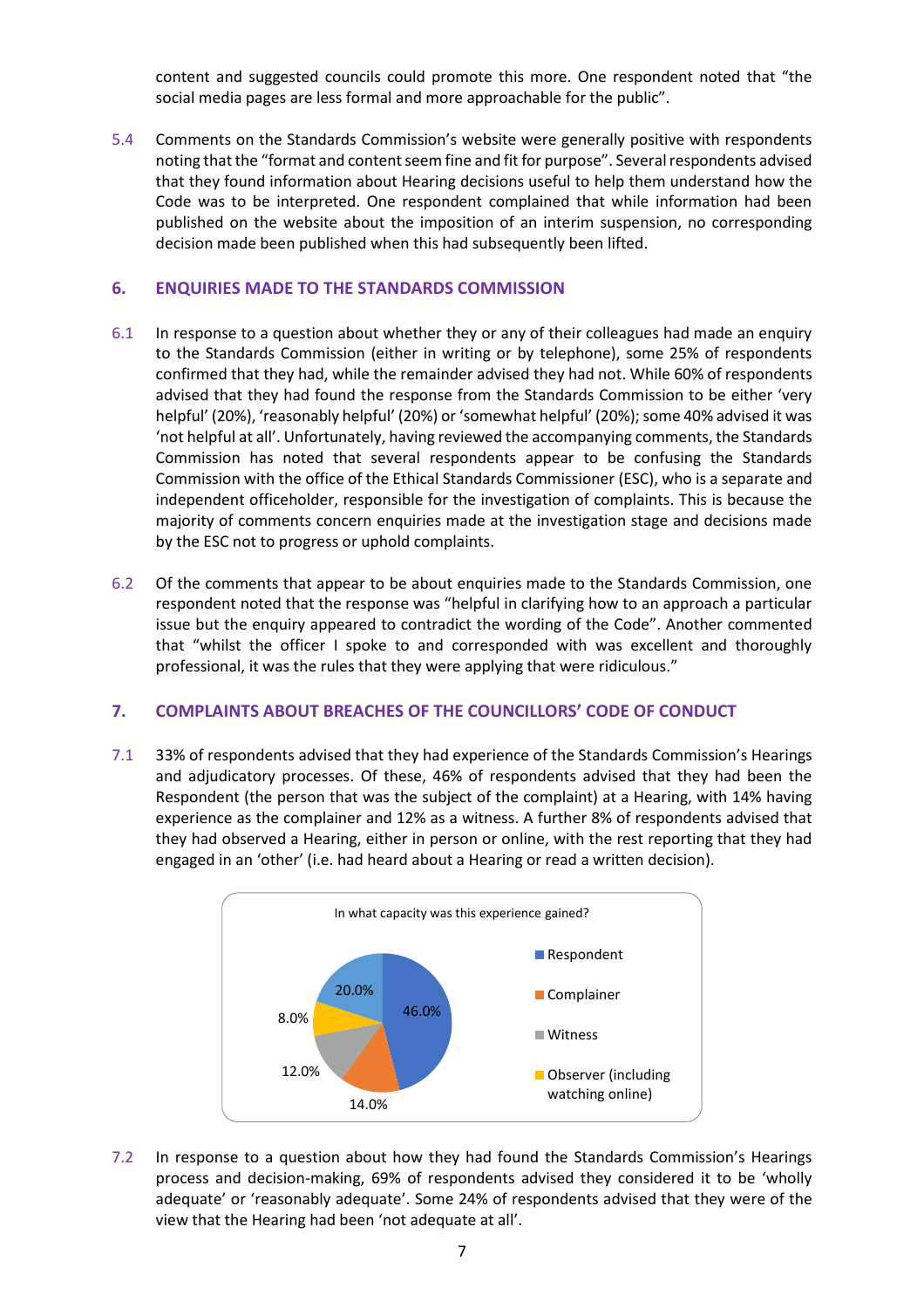

- 7.3 **Hearings**: Several respondents commented that staff of the Standards Commission had been "very professional" throughout the handling of the case and the Hearing itself. One respondent commented that they had been "impressed by the conduct of all officers, and the handling of the sensitivity of the case", while another advised that while they were unhappy with the decision reached, they considered the case had been "well handled". A further respondent noted that they had observed an online Hearing as the complainer and had been "impressed by the thoroughness, fairness and transparency of the process".
- 7.4 A couple of respondents raised concerns about the cost / benefit of the complaint process, particularly in respect of what many would perceive as minor transgressions of the Councillors' Code. The respondents questioned whether the holding of a Hearing was proportionate to the majority of contraventions of the Code (which were of a minor nature), and noted that what appeared to be more serious breaches often did not appear to attract the appropriate sanction.
- 7.5 Other respondents noted that the quasi-judicial nature of Hearings was quite daunting. Two respondents noted that Respondents are at a disadvantage as they were often facing solicitors with legal training and questioned whether all Respondents should be given access to legal representation (it was noted that securing legal representation was often beyond the means of councillors). One respondent noted that there was "a lack of understanding of the mental health strain" that the complaint process can put people under. While the respondent acknowledged that "most of my issues were with the Ethical Standards Commissioner's office", they felt that the Standards Commission did not "take the impact of this into consideration at all". Another argued that there should be an appeals process.
- 7.6 Conversely, another respondent who had been a witness noted that they had been crossexamined by the Respondent's solicitor in a "very aggressive" manner "for about two hours". The respondent noted that the Respondent councillor had "lied all the way through" the Hearing and that his solicitor had behaved as if it was a criminal trial.
- 7.7 One respondent noted that "it was absurd that you can be found guilty under the Code and then exonerated under Article 10 of the ECHR", given that the Code "should be subservient and compliant with Article 10".
- 7.8 Two respondents questioned the amount of information being made public. One noted that evidence from witnesses was immediately in the public domain, even if this was potentially confidential and /or inappropriate (although the respondent noted that is not always possible to control what was said). Another respondent questioned whether it was fair for the Standards Commission to have released the substance of the case to the press, despite deciding to take no action on the matter.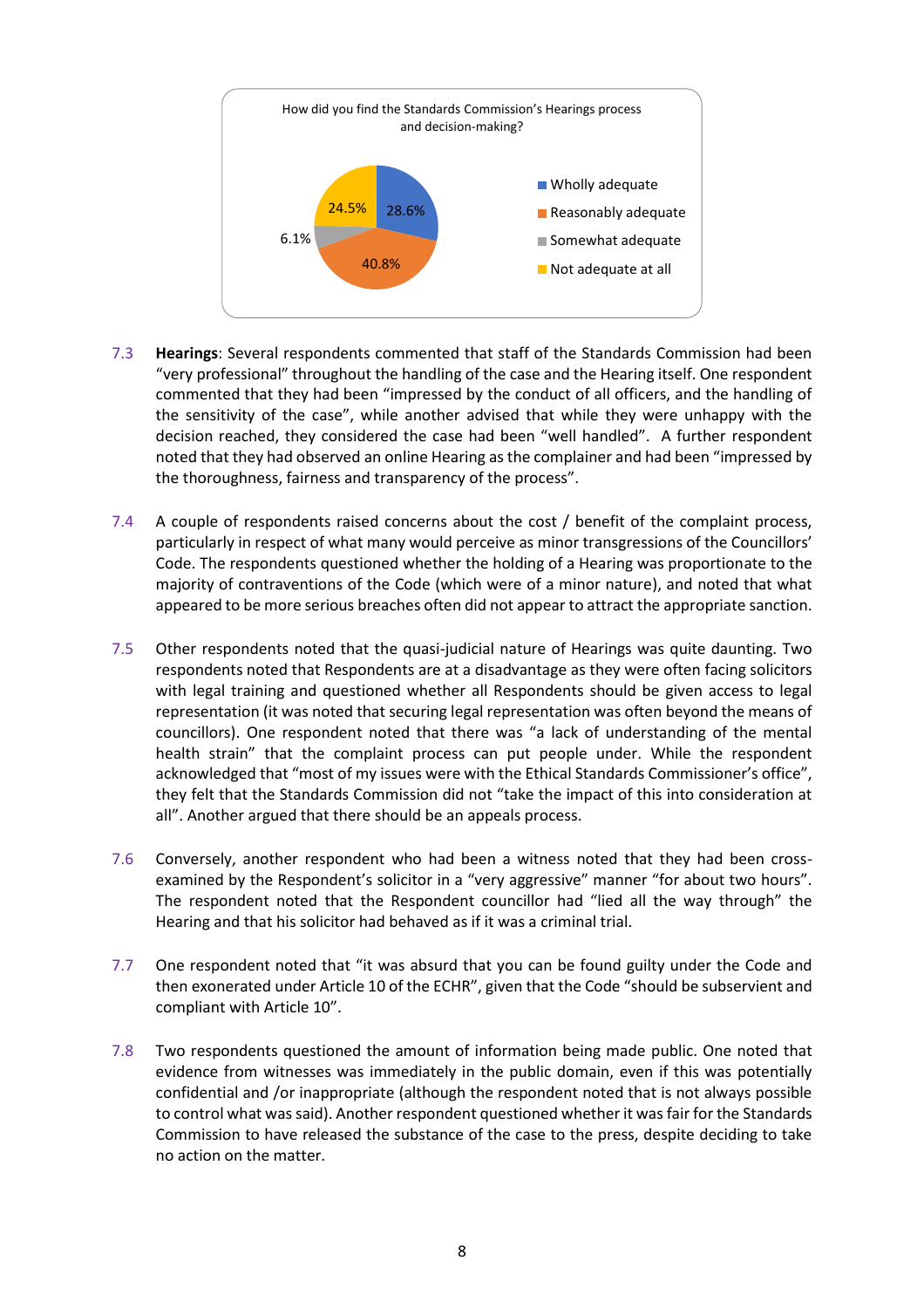- 7.9 One respondent suggested that Panel Members should have a better understanding of, and training on, equality and diversity issues (although they noted that their experience of Hearings was from in 2012).
- 7.10 **Investigations**: Several respondents raised concerns about the length of the investigation process and decisions made by the Ethical Standards Commissioner (ESC).
- 7.11 **Overall complaint process**: One respondent raised a concern that the overall complaint process failed to recognise the intent behind complaints and that it was possible for any individual (even senior officers and elected members) to make false complaints or to give false evidence. Another respondent noted that they had been reported, by an opponent, to the ESC for political reasons. While the complaint had been rejected, it had wasted not only the respondent's time but that of officers and the Ethical Standards Commissioner's staff.
- 7.12 In response to a question about the quality of the Standards Commission's communication in respect of cases, the majority of respondents indicated they had found it to be 'very clear' (43%) or reasonably clear (34%). 9% of respondent advised they had found the communications to be 'not clear at all'.



- 7.13 The majority of respondents who commented advised that they considered the correspondence to be very clear, with one stating that responses provided were "clear, accurate and informed". While one respondent indicated that after dealing with the Ethical Standards Commissioner's office, the Standards Commission's communications were a relief and that it had been "like chalk and cheese"; another noted that they had been "overwhelmed by the amount of paperwork" issued.
- 7.14 Respondents were asked about the quality of the Standards Commission's written decisions of Hearings. While some 20% of respondents advised they had not read a decision, 60% of those who had advised they considered them to be either 'very clear' (26%) or 'reasonably clear (34%). Of the remainder, 14% of respondents indicated they considered written decisions to be 'somewhat clear', with 5% reporting that they found them 'not clear at all'.
- 7.15 Several respondents described the written decisions as clear and straightforward, with one commenting that a decision report about a fellow councillor was reported to the Standards Commission was "very easily followed and understood", and another commenting that "judgements tend to be communicated well". A number of the respondents advised that they found the written report clear, even if they did not necessarily agree with the decision. One respondent indicated that they considered that written decisions about why no action was to be taken would benefit from including more detail about the alleged conduct in question. Respondents advised that they reviewed the Standards Commission's written decisions to help them understand how the provisions in the Councillors' Code apply in practice.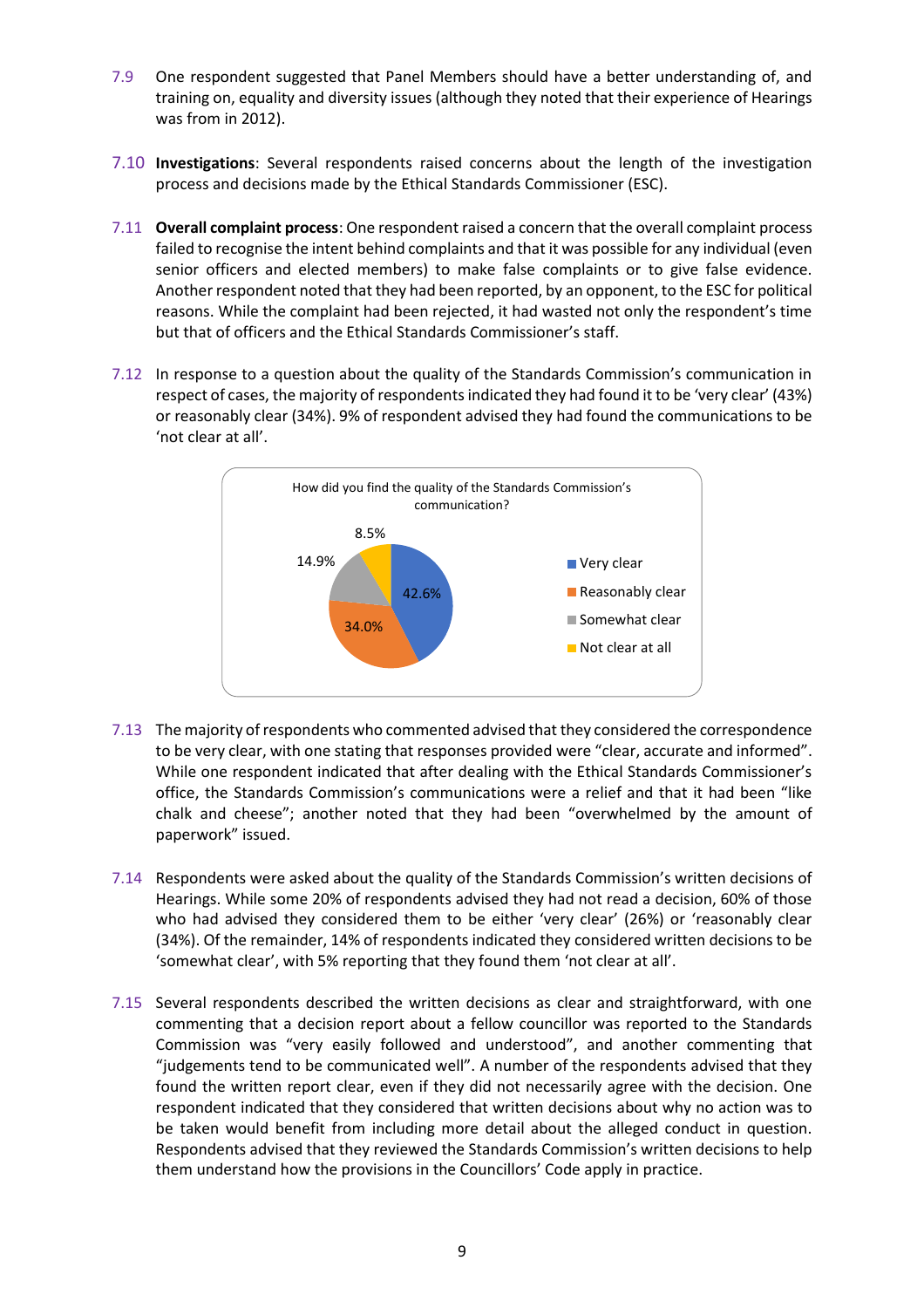# **8. COMPLIANCE WITH THE COUNCILLORS' CODE OF CONDUCT**

8.1 Respondents were asked whether they considered that their colleagues generally understood and complied with specific the parts of Councillors' Code. Respondents were asked to indicate, for each part, whether they considered their elected members demonstrated 'strong compliance and understanding' or 'little compliance and understanding'. The responses received by area are reflected in the line graph below.



- 8.2 Several respondents noted that the question was very difficult to answer as some elected members were very aware of the rules and very compliant, whilst others were not. Respondents advised that there could be huge variations in behaviours and noted that it would have been helpful for the Standards Commission to have included a further option such as 'the majority demonstrate strong compliance and understanding, but a minority demonstrate little compliance and understanding', to better reflect their experience.
- 8.3 Most respondents advised that while the vast majority of their colleagues were aware of, and complied with, the provisions in the Councillors' Code of Conduct, a minority did not. Some respondents noted that there were occasionally lapses by a few, with some of these being inadvertent and others intentional. It was noted that a failure by a minority of councillors to comply with the Code and to behave appropriately took up a disproportionate amount of officer time.
- 8.4 Respondents were asked to provide comments or suggestions in respect of their experiences of elected members' compliance with the Code and, in particular, whether they considered that standards of conduct had improved or deteriorated during their term of office and / or during the coronavirus pandemic. Some 98 comments were received, with Respondents being almost evenly split as to whether conduct was of a high or poor standard, and whether behaviours had improved or deteriorated.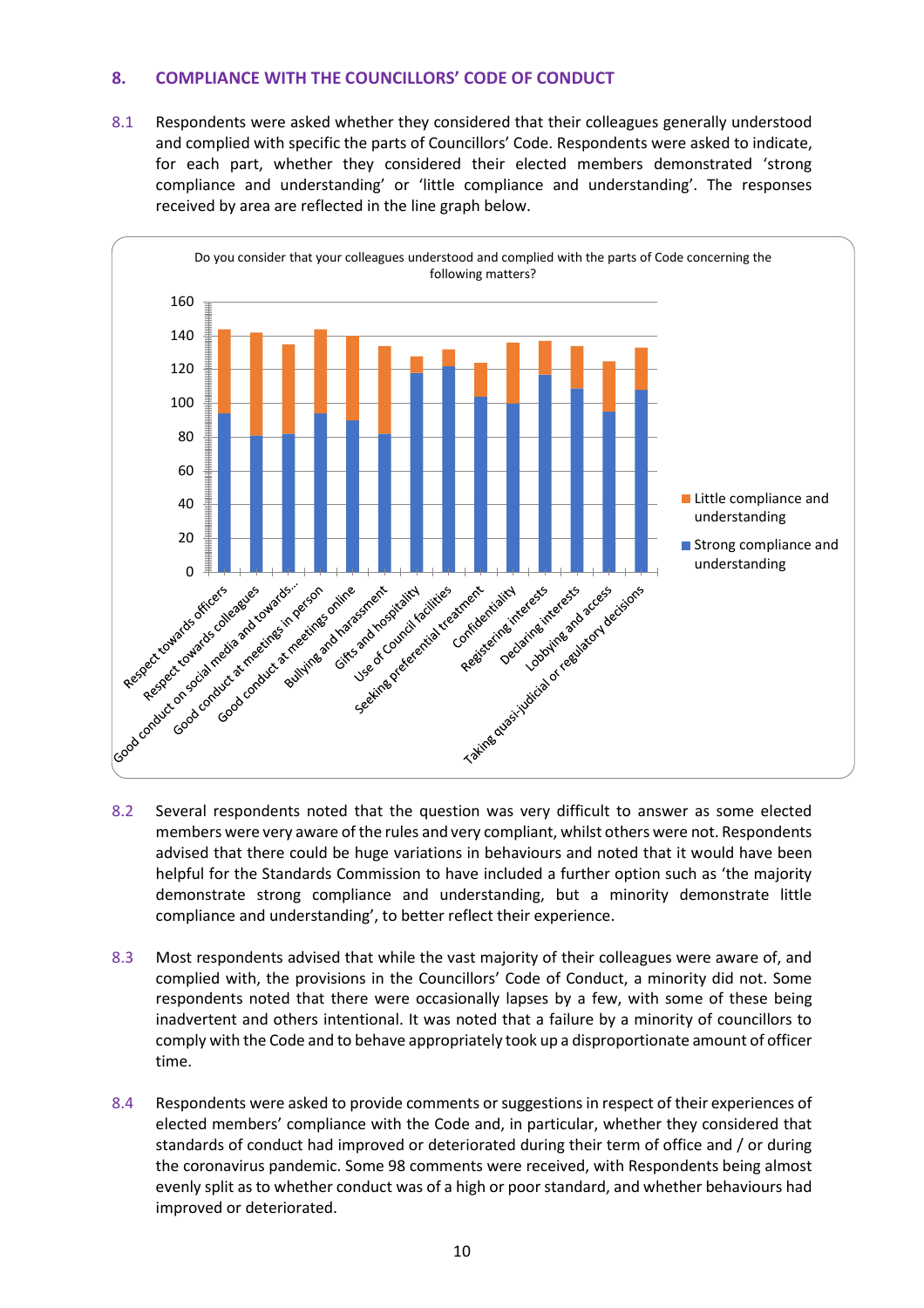- 8.5 Of the respondents who reported that conduct was of a poor standard and / or had deteriorated, the vast majority cited disrespect, bullying and harassment as being the main issue. Several of these respondents noted that such disrespect, bullying and harassment had a detrimental effect on officers and other councillors and, in some cases, led to them resigning or choosing not to stand in the forthcoming elections.
- 8.6 Reasons given for poor conduct and / or a deterioration in standards included the approaching election, and party politics resulting in failure to act collegiately in the bests interests of the public and council. Some respondents noted that the use of online meetings during the pandemic also led to poor behaviour. One Respondent argued that the Standards Commission was seen as "toothless", with being reported to it being regarded as "a badge of honour". Another noted that as colleagues and officers became accustomed to and more accepting of lower standard, those responsible for them felt they could "push the boundaries" further.
- 8.7 As noted under Section 2 above, only 32% of female respondents felt that there was strong compliance and understanding in respect of the bullying and harassment provisions in the Code, compared to 62% of men. Conversely, however, there was no real discrepancy between female and male respondents in terms of their perception of whether there was 'little compliance and understanding'.

| What is your sex? | Do you consider that your colleagues understood and complied with the parts of Code concerning the f<br><b>Bullying and harassment</b> |                                     |                                     |                   |  |  |
|-------------------|----------------------------------------------------------------------------------------------------------------------------------------|-------------------------------------|-------------------------------------|-------------------|--|--|
|                   |                                                                                                                                        | Strong compliance and understanding | Little compliance and understanding | <b>Row Totals</b> |  |  |
|                   | Female                                                                                                                                 | 26<br>31.7%                         | 25<br>48.1%                         | 51<br>38.1%       |  |  |
|                   | Male                                                                                                                                   | 51<br>62.2%                         | 26<br>50%                           | 77<br>57.5%       |  |  |
|                   | Prefer not to say                                                                                                                      | 5<br>6.1%                           | 1<br>1.9%                           | 6<br>4.5%         |  |  |
|                   | Column Total                                                                                                                           | 82<br>61.2%                         | 52<br>38.8%                         | 134<br>100%       |  |  |

8.8 There were discrepancies between respondents who had been councillors for different periods of time, in respect of answers to the question as to whether they considered their colleagues understood and complied with the bullying and harassment provisions in the Code. As demonstrated in the graph below, 54% of councillors who had been elected members for less than five years considered there was 'little compliance or understanding', whereas only 25% of councillors who had been in post for more than 10 years held the same view.

|                                                         | Do you consider that your colleagues understood and complied with the parts of Code concerning<br>the $f$<br><b>Bullying and harassment</b> |                                        |                                        |                      |  |
|---------------------------------------------------------|---------------------------------------------------------------------------------------------------------------------------------------------|----------------------------------------|----------------------------------------|----------------------|--|
| Please indicate how long you have been a<br>councillor: |                                                                                                                                             | Strong compliance and<br>understanding | Little compliance and<br>understanding | <b>Row</b><br>Totals |  |
|                                                         | less than 5 years                                                                                                                           | 38<br>46.3%                            | 28<br>53.8%                            | 66<br>49.3%          |  |
|                                                         | between 5 and 10<br>years                                                                                                                   | 14<br>17.1%                            | 11<br>21.2%                            | 25<br>18.7%          |  |
|                                                         | more than 10 years                                                                                                                          | 30<br>36.6%                            | 13<br>25%                              | 43<br>32.1%          |  |
|                                                         | Column Total                                                                                                                                | 82<br>61.2%                            | 52<br>38.8%                            | 134<br>100%          |  |

A total of 18 responses were not included in the above report as they skipped one of the questions.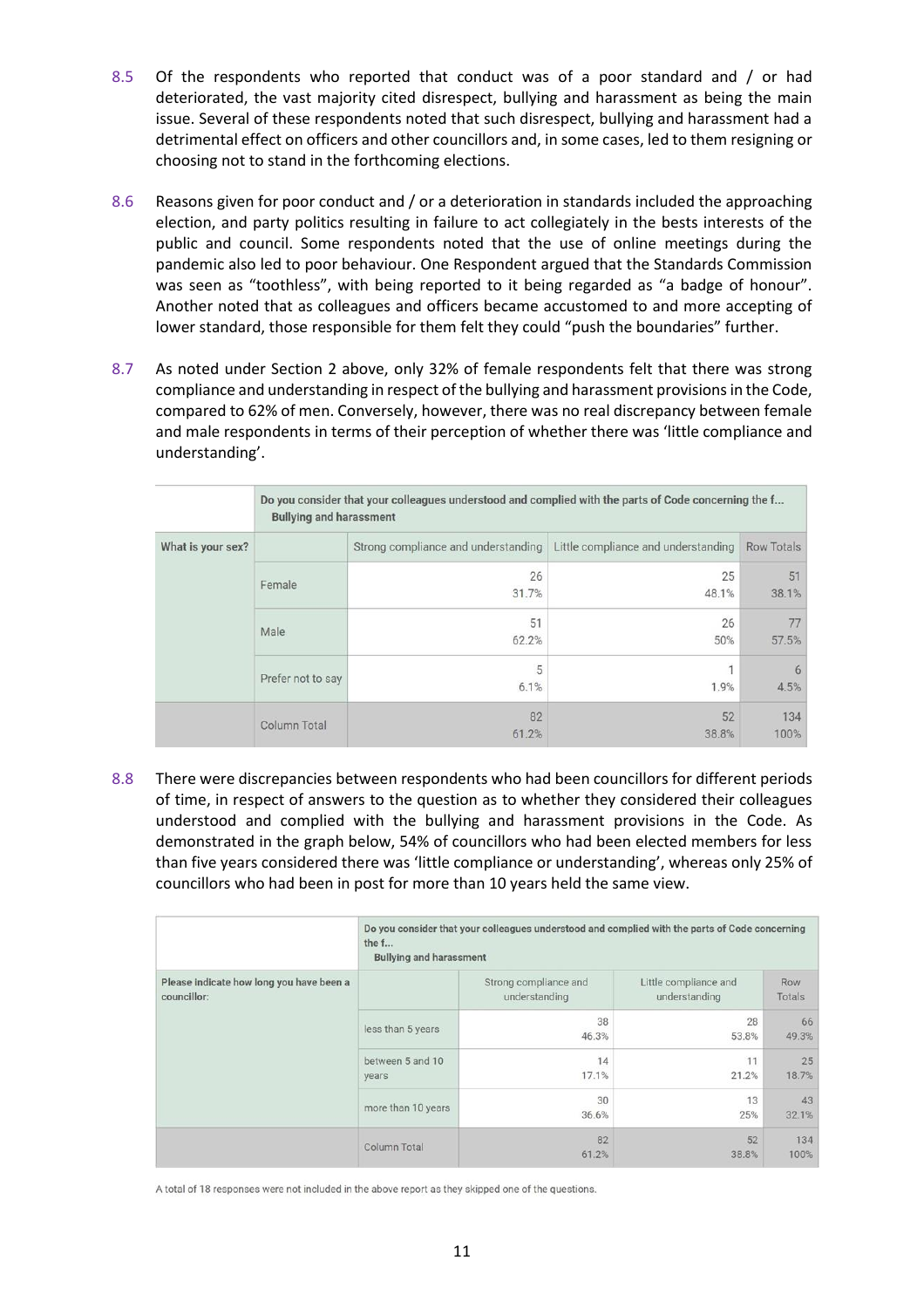- 8.9 Many respondents reported, however, that behaviour had either remained the same or had improved. Several advised that they considered standards were high, with the vast majority of their colleagues complying fully with the Code. Comments received included that "standards of conduct appear to be generally high and largely unchanged", and "in the main, compliance with the Code amongst my colleagues has been beyond reproach." A majority of those commenting advised that they did not consider that standards had deteriorated during the pandemic, with some advising that they considered online meetings to have helped by providing "some distance". One respondent advised that they had noted an improvement in respect of colleagues identifying and declaring interests as required by the Code.
- 8.10 Respondents nevertheless reported that they considered the areas of the Councillors' Code in respect of which there was 'strong compliance and understanding' were:
	- Gifts and hospitality (92%);
	- Use of Council facilities (92%);
	- Seeking preferential treatment (83%);
	- Confidentiality (74%);
	- Registering interests (85%);
	- Declaring interests (81%);
	- Lobbying and access (76%); and
	- Taking quasi-judicial or regulatory decisions (81%).
- 8.11 Respondents did, however, identify a few concerns in respect of the areas noted above with a few noting that they had witnessed colleagues taking part in matters where they had clear financial and non-financial interests. One respondent noted that there was a tendency for some councillors to make what appeared to be a declaration of interest but to then remain in the room and participate in the discussion and voting on the matter. Another respondent reported that, after several incidents, colleagues on a planning committee now tended to make declarations of interest in situations where they were not required to do so. One respondent advised that there had been instances where colleagues had disclosed confidential information during public meetings, which had caused difficulties for the officers present.
- 8.12 The areas that scored the lowest in terms of the 'strong compliance and understanding' were:
	- Respect towards officers (65%);
	- Respect towards colleagues (57%);
	- Good conduct on social media and towards members of the public (61%);
	- Good conduct at meetings in person (65%);
	- Good conduct at meetings online (64%); and
	- Bullying and harassment (61%).
- 8.13 The vast majority of comments in respect of these matters concerned respect, bullying and harassment. Several respondents reported experiencing bullying and harassment by colleagues or witnessing such behaviour towards other councillors and officers. A number of respondents noted that officers, in particular, were reluctant to complain out of fear that doing so could be detrimental to their careers or could have other negative repercussions. Several respondents reported that much of the bullying and harassment was directed towards female and younger councillors. A number of respondents advised that female elected members and officers often faced misogyny, with one noting that the impact of this was women leaving politics and local government "in droves". Several respondents advised that they had witnessed or experienced poor conduct from older or more experienced councillors towards younger or more recently elected colleagues, with officers being less willing to challenge the behaviour of more senior elected members.
- 8.14 A number of respondents reported that party politics was a root cause of much of the unacceptable behaviour, with councillors failing to respect each other's viewpoints and becoming increasingly less tolerant of others' views. It was noted that the political parties could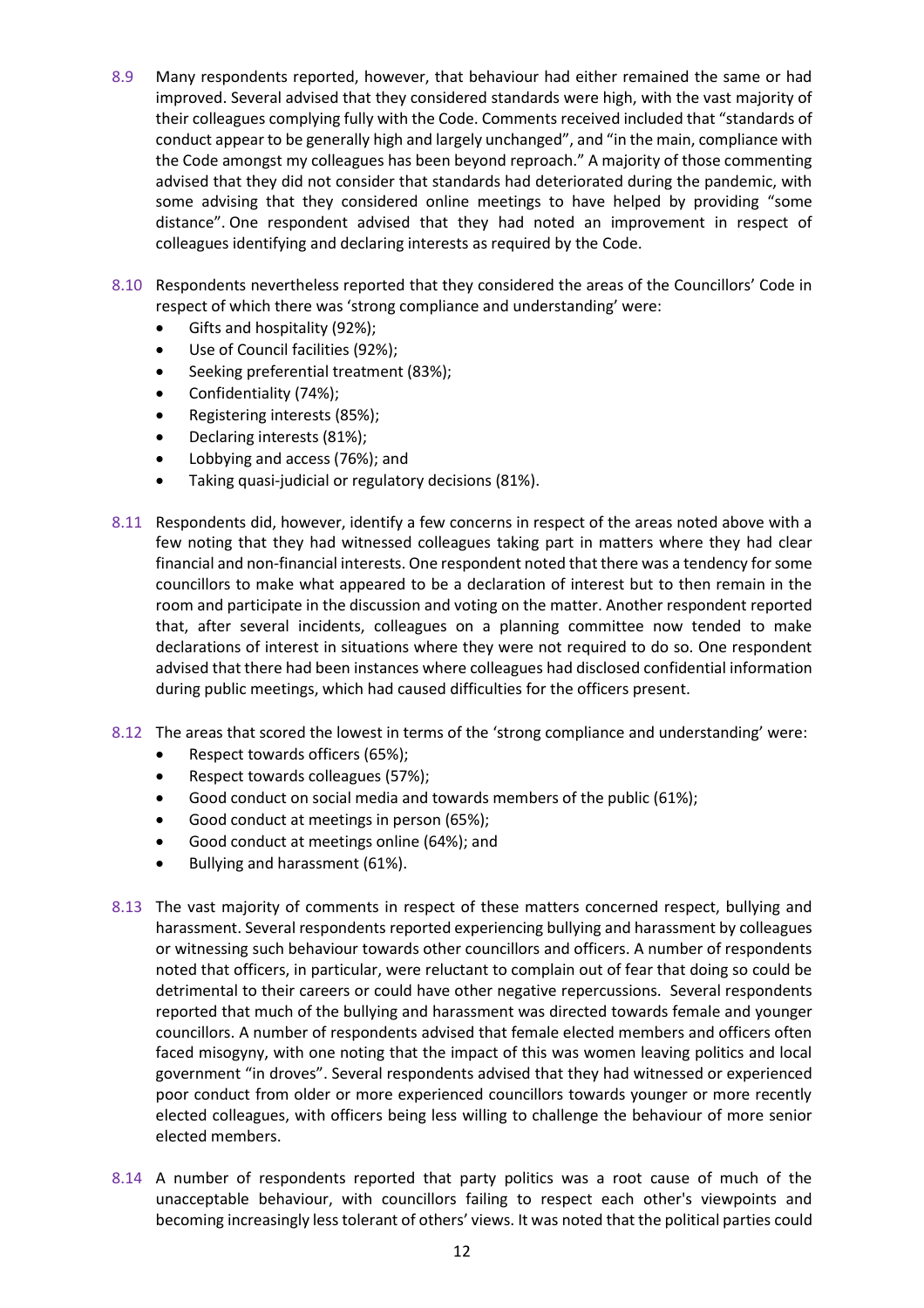and should act to try to prevent this, but that they failed to do so. Respondents also commented that committee chairs had a role to play in ensuring all voices were heard, but that sometimes they contributed to the problem by "stifling political opponents" or simply by doing nothing at all when a councillor was rude or disrespectful to other colleagues or officers present.

- 8.15 Councillors becoming inappropriately involved in operational matters was also identified by respondents as being a problem. One respondent noted that some of the councillors elected in 2017 clearly believed that "they were the boss and that they should sack a number of the senior officers". Another advised that colleagues "resented the fact when it was made clear to them that their role was strategic" and that it was officers who were responsible for operational decisions.
- 8.16 Several respondents reported witnessing or experiencing disrespectful behaviour and bullying and harassment on social media. A number noted that colleagues often used social media to make thinly veiled attacks on other councillors and officers or to disclose confidential information.

#### **9. OTHER ISSUES RAISED**

9.1 Several respondents commented on several other issues that were not directly the subject of the questions in the survey. These comments are outlined below.

#### **General comments on the ethical standards framework**

- 9.2 **Sanctions**: Five respondents indicated that they considered stronger sanctions should be imposed on councillors who were found to be in breach of the Code. One respondent advised that the Standards Commission was perceived as being "toothless", with another two indicating that breaching the Code was seen by some councillors as worth it, if the only consequence was a censure. Another respondent described a censure as being seen by some as "a badge of honour".
- 9.3 **Complaints:** One respondent noted that the ethical standards framework and the Standards Commission were very important in respect of independent councillors, as they are not accountable to any political party. Another suggested that it would be helpful to have a "middle ground" between the Provost or Chair being required to keep good order in a meeting, and the threat of a formal complaint and referral being made to the ESC if any intervention by the Chair or Provost was unsuccessful. The respondent suggested that more self-policing, or group / political party policing could be the answer.
- 9.4 A few respondents advised that they considered that it was too easy for councillors to make vexatious and damaging complaints about their colleagues. One noted that it would be far better if councillors were encouraged to resolve disputes locally to prevent escalation to the ESC. Another noted that the ethical standards framework also provided members of the public with the opportunity to be malicious and suggested individuals who were found to have made repeated vexatious complaints should be prevented from making further ones. A further respondent suggested that there should be a way for councillors to make a complaint to the ESC without their identity being disclosed, especially if their concern was about bullying and harassment from a colleague within the same party group. One respondent commented that the ESC and Standards Commission should not treat officers' words and reports "as gospel", noting that they could be fallible and, in some cases, malicious.
- 9.5 **Timescales**: Several respondents commented on the length of time it took to investigate complaints. One stated that some councillors did not care how they behaved as they were aware that any complaint would not be dealt with timeously and the complaint process could take up to two years to conclude.
- 9.6 **Membership of Standards Commission**: One respondent suggested that the Standards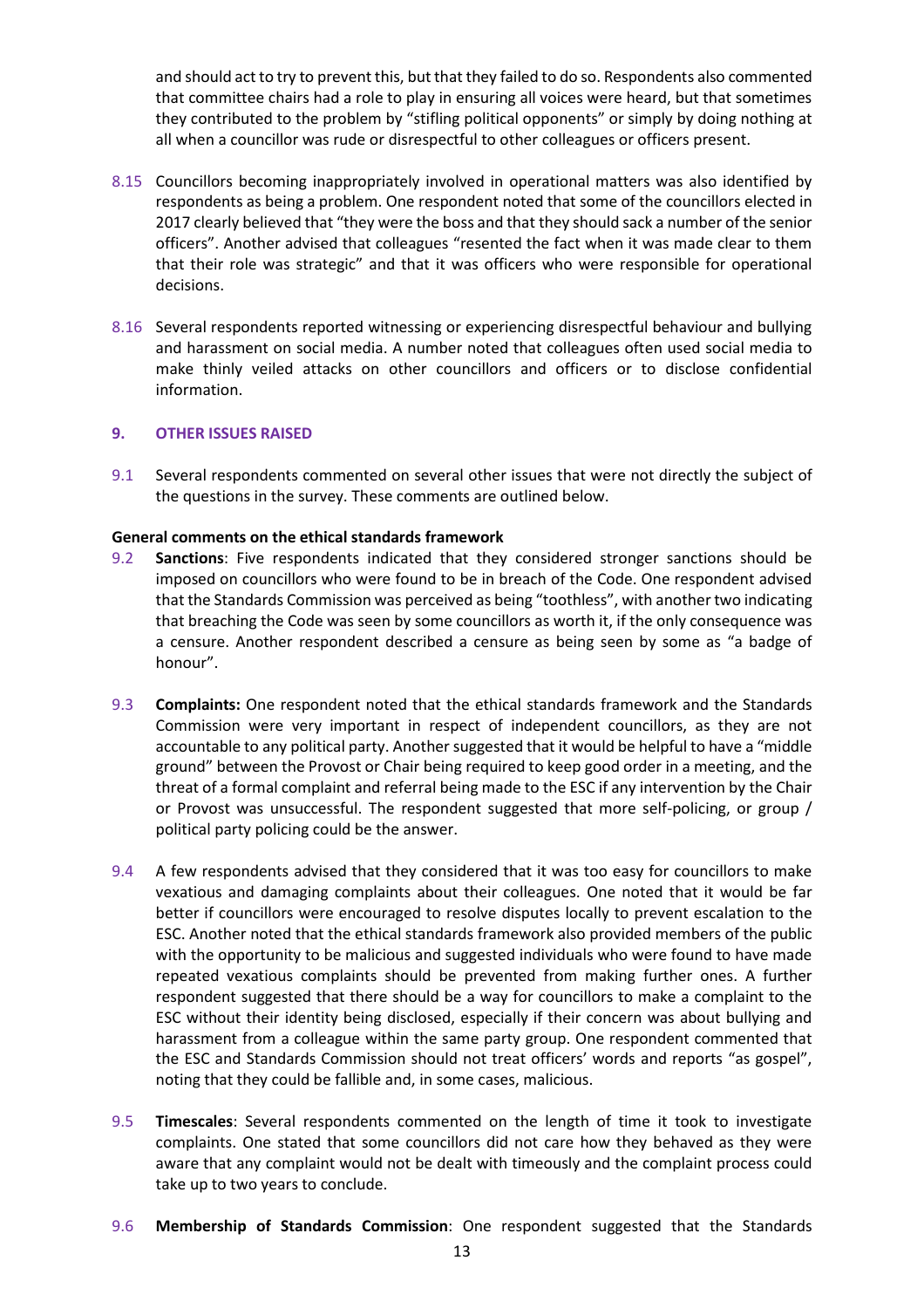Commission could be perceived as a "just another quango comprising some people who go from one NDPB to another". The respondent suggested that it would benefit from the inclusion of current or former elected members, particularly those who have been subject of complaints, as this would enable the organisation to have a "real 'feel' for the complaints / Hearings process from a different perspective".

- 9.7 **The Code**. Three respondents reported that they considered councillors were held to a higher standard than MPs or MSPs and argued that the rules should be the same for all elected politicians. Two respondents indicated that they considered the Code fettered unnecessarily the capacity of elected members to properly scrutinise service provision and officer competence**.**
- 9.8 **Officer conduct:** Several respondents made comments about the conduct of council officers. One advised that they considered officers threatened reporting councillors to the ESC as a "method of officers bullying members into doing what they want". Another stated that they believed officers user the Code of Conduct as a tool against legitimate scrutiny and criticism by elected members.
- 9.9 A further respondent advised that they considered officers demonstrated less respect to councillors since the start of the pandemic, by failing to brief elected members on decisionmaking and failing to adhere to agreed reporting timelines. The respondent noted that officers had been under considerable strain throughout the period in question but considered the failings had weakened the democratic processes. Another respondent suggested that it would be useful for officers and councillors to discuss and agree on a common understanding of what constitutes strategic and operational matters. The respondent noted that discussing this openly and without prejudice could prevent difficulties and misunderstandings and lead to better relationships.
- 9.10 **Abuse from Members of the Public:** A respondent raised the issue of the abuse that councillors receive from members of the public (particularly online). The respondent noted that it seemed that councillors must just take the abuse but if they cracked, as any human would, they were punished. The respondent noted that the ESC and Standards Commission should take context into account as otherwise the "trolls" will persist with the abuse, knowing that they can use the system to their advantage, to goad councillors into breaking the Code.
- 9.11 Another respondent raised concerns about the behaviors at community council meetings where local councillors and, in some cases, officers were "sitting ducks for verbal abuse and ill-founded comments". The respondent advised that they were aware that a number of councilors had stopped attending community council meetings as a result.
- 9.12 **Workload / Time Pressures:** A respondent suggested that there may be a need to have some oversight of the range and variety of work carried out by councillors. The respondent noted that some councillors did not serve on any committees and had a minimal caseload, whereas others had very heavy workloads.
- 9.13 A number of respondents made reference to the fact that they were often unable to attend training due to time pressures and other work commitments. One called for more evening meetings, with another noting that attending a training event would have been an expensive day away requiring a paid childminder.

# **10 NEXT STEPS**

10.1 The Standards Commission has identified below the actions it hopes to take in light of the responses to the survey, subject to budget and resources constraints. These are listed in the order in which they will be actioned, depending on priority and resource capacity.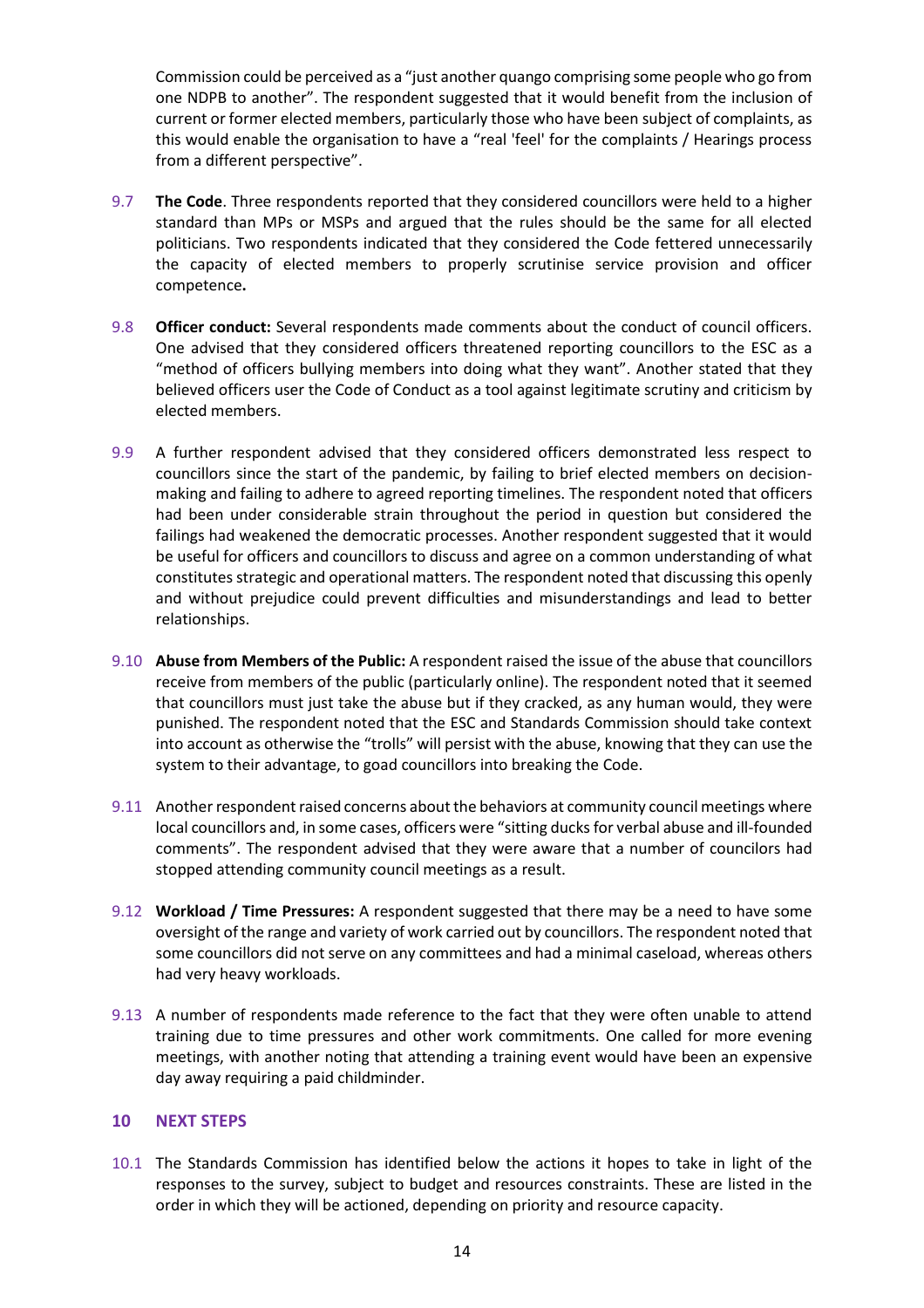- 10.2 **Council Training Events:** The Standards Commission will raise with Monitoring Officers the comments received on Council-provided induction and refresher training. Monitoring Officers will be reminded that a standard presentation and video on the provisions in the Councillors' Code of Conduct are available to download on its website, which can be used to supplement any induction and / or refresher training. The Standards Commission will suggest that training on the Code should focus on what compliance with it achieved, in terms of public perception, the effective running of the council and decisions being taken fairly and in the public interest. The Standards Commission will also suggest that it is helpful to include real life scenarios and case examples (hypothetical and real) where possible and particularly in respect of refresher sessions, to help give context and connect training with councillors' experiences.
- 10.3 **Standards Commission Training Events:** The Standards Commission will ensure it includes more case illustrations and examplesin future training events and its training material. It will continue to hold some events online to reduce the time commitment and will consider the possibility of providing shorter sessions on targeted topics, rather than trying to cover the whole Code or all the key provisions at one event. The standards Commission will remind Monitoring Officers that it had produced a video on the Councillors' Code of Conduct that they can draw to the attention of any elected member who is unable to attend any training event to which they are invited**.**
- 10.4 **Enquiries made to the Standards Commission:** The Standards Commission will publish and disseminate as widely as possible more information about differences between the Standards Commission and the ESC and their respective roles and responsibilities. Monitoring Officers will be asked to include this in any induction information for new councillors.
- 10.5 **Standards Commission's Written Decisions:** The Standards Commission will review all written decisions of Hearings before they are issued, with a view to ensuring they are as understandable and concise as possible. The Standards Commission will continue to publish summaries of the written decisions in its quarterly Standards Updates and in its annual report.
- 10.6 **Communications on Hearings:** The Standards Commission will review its standard correspondence to ensure this is as clear and concise as possible. It will also review the amount and timing of correspondence it issues, to ensure that no party to a Hearing is left feeling overwhelmed.
- 10.7 **Guidance and Educational Material:** The Standards Commission will review its Guidance and Advice Notes to check the contents are in plain English and are as concise as possible, and will continue to screen its material for accessibility.
- 10.8 The Standards Commission will investigate how to best promote awareness and use of its Guidance and educational materials. The Standards Commission will also explore the possibility of producing the Guidance and Advice Notes in alternative formats, such as videos, modules or interactive online courses.
- 10.9 While it is noted that a number of Respondents indicated they would like to hear directly from the Standards Commission, this is not possible as the Standards Commission does not maintain a database of every elected councillor in Scotland. The Standards Commission will, however, work with Monitoring Officers to ensure that they draw the attention of elected members' to any Guidance and educational material when its issued, and that they encourage engagement with it.
- 10.10 The Standards Commission will discuss with Monitoring Officers how to ensure that noncouncillor ALEO members have a better understanding of the responsibilities of councillor ALEO members.
- 10.11 **Complaints about breaches of the Councillors' Code of Conduct:** The Standards Commission will remind Respondents that they may be able to obtain legal representation through their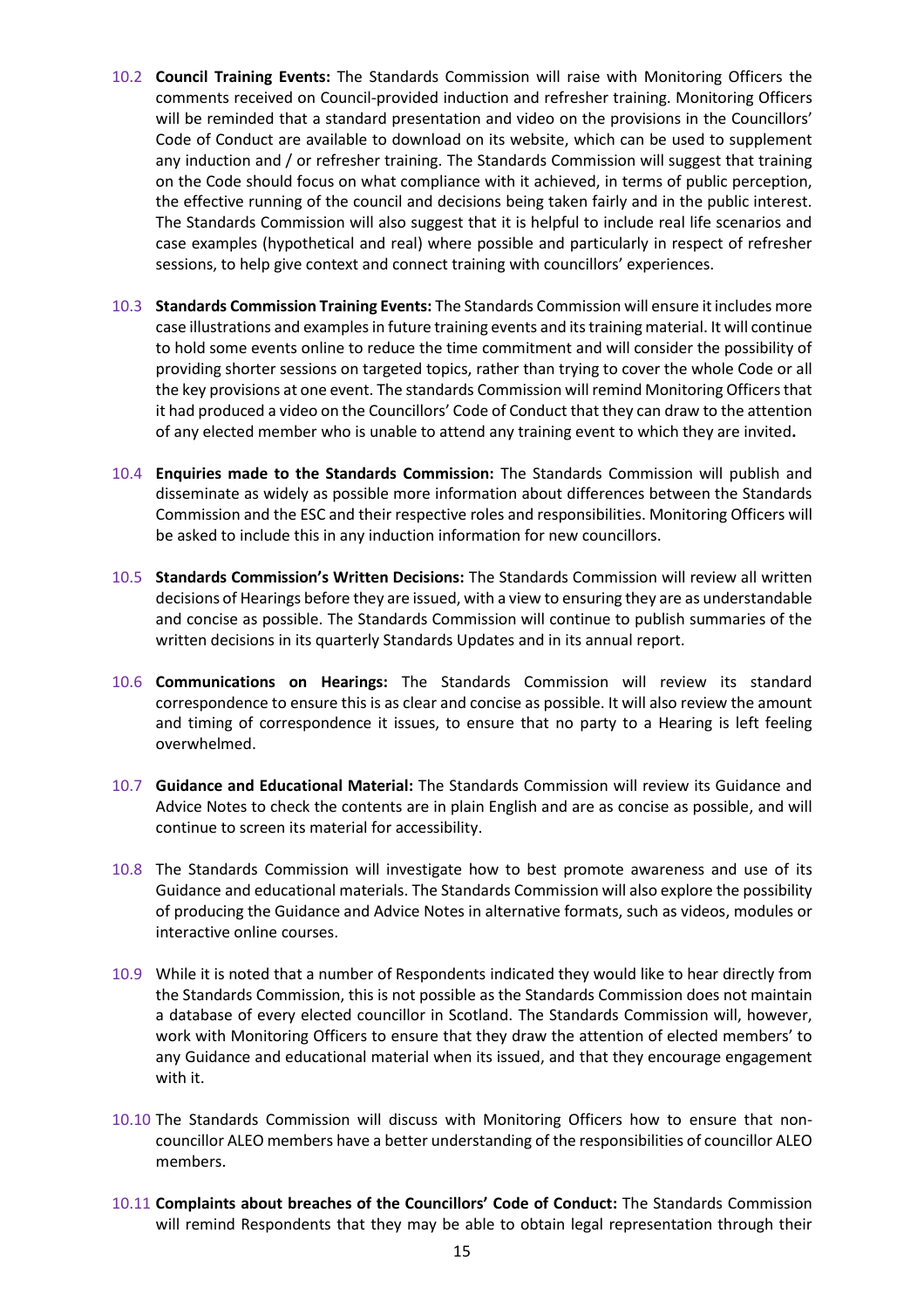political party (if applicable), and that there is a statutory right of appeal against breach and sanction decisions made at Hearings.

- 10.12 The Standards Commission will make it clear that it will consider, and can find at Hearings, whether there has "on the face of it" been a breach of the Code, even if the Respondent nevertheless attracts protection of freedom of expression under Article 10 of the European Convention on Human Rights. In particular, the Standards Commission will endeavor to make clear its Written Decisions its decision-making process and the fact that the three-stage approach to Article 10 ECHR matters (as set out in its Advice Note for Councillors on Article 10 ECHR) has been followed.
- 10.13 The Standards Commission will remind its Hearing Panel chairs that they should intervene if they consider a witness is disclosing information that is potentially confidential and /or inappropriate. Hearing Panel Chairs will also be reminded to intervene if any questioning becomes aggressive, hostile or repetitive. Representatives will be reminded at all times to focus on relevancy.
- 10.14 It is noted that the Standards Commission may release general information about the substance of a case to the press / into the public domain but will not name anyone in it (including the Respondent and Complainer) if it has decided to take no action on the matter.
- 10.15 The Standards Commission will ensure all of its Members receive refresher training on equality and diversity over the next two years.
- 10.16 The Standards Commission will explain, in publicly available documentation, that a breach of the Code is precisely that and the motivation behind complaints is irrelevant if a breach is found.
- 10.17 The Standards Commission will pass on concerns raised about timescales in relation to the investigatory process to the ESC.
- 10.18 **Complaints:** As noted above, the Standards Commission will explain, in publicly available documentation, that a breach of the Code is precisely that and the motivation behind complaints is irrelevant if a breach is found. The Standards Commission will, however, pass on concerns about the making of vexatious complaints to the ESC. The Standards Commission understands the ESC does allow the making of anonymous complaints, in certain circumstances, and that information about this is to be published in its forthcoming investigations manual. As noted above, the Standards Commission will advise the ESC of the concerns raised about the length of time it has taken to investigate complaints.
- 10.19 **The Standards Commission's Standards Updates, Website and Social Media:** The Standards Commission notes that not all councillors have a presence on social media, and as such will aim to ensure that all content is also available on its website.
- 10.20 The Standards Commission will work with Monitoring Officers to discuss the best ways to promote and encourage wider readership of Standards Updates and ask them to explore the possibility of providing this in different formats on request.
- 10.21 The Standards Commission will publish information on its website to confirm if an interim suspension has been imposed but subsequently lifted.
- 10.22 **Compliance with the Councillors' Code of Conduct:** The Standards Commission will ensure the potential answers to any questions about compliance with the Code in any future surveys allow scope for responses in respect of whether the majority or minority of councillors comply. The Standards Commission will compare the responses provided in respect of its surveys of council Monitoring Officers and councillors to determine if there are any significant discrepancies of perception in respect of the areas of the Code with which there is most and least compliance.